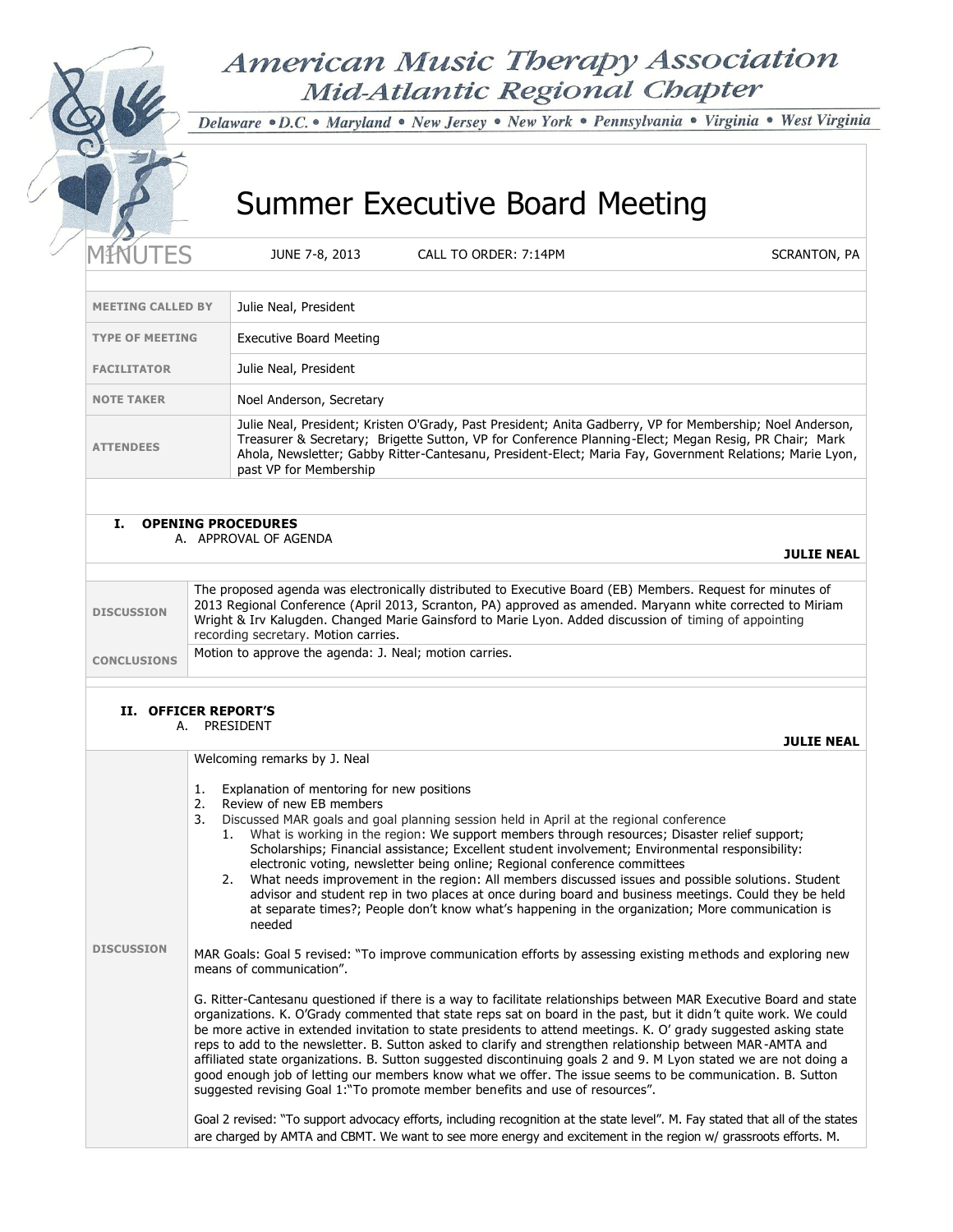Ahola commented that's where communication comes in play. G. Ritter-Cantesanu stated that individuals don't understand the difference between state licensure and state recognition.

Goal 3 revised: "To continue identifying opportunities to be fiscally responsible and sensitive to the financial needs of the membership".

Goal 4 revised: "To promote a sense of community through active membership" An objective to increase communication to members. Gadberry suggested a luncheon at board meeting. There is not a sense of community for those who are not active members. Luncheon can give a sense of community.

Removed goal concerning diversity, as this concept is included in other goals. J. Neal suggested removal of goal: "To ensure members who have taken an active role in the organization". B. Sutton commented this is more of a mission or purpose rather than a goal. Goal removed:" to recognize interdisciplinary…"

GOAL 7 revised: "To redesign the website to be a more effective resource to support the goals of the MAR -AMTA". All discussed website redesign. Discussion was presented about poor attendance at business meetings due to bad scheduling (dinner time). Consider having a luncheon and include highlights/awards/celebrations. Because we have to spend more money on food, this would be a viable option. Perhaps increase conference registration by \$5, to accommodate luncheon. B. Sutton commented the board may set goals to increase attendance for board meeting, but conference committee will decide how to plan the details. Suggestion to raise conference registration and CMTE fees for non-members, so it is more compelling to become a member.

In finalizing the region's goals, the first 4 are revised goals while the last 3 are new goals:

- 1. To promote member benefits and use of resources.
- 2. To support advocacy efforts, including recognition at the state level.
- 3. To continue identifying opportunities to be fiscally responsible and sensitive to the financial needs of the membership.
- 4. To promote a sense of community through active membership.

5. To improve communication with members by assessing existing methods and exploring new means of communication.

6. To clarify and strengthen the relationship between MAR-AMTA and affiliated state organizations.

- 7. To redesign the website to be a more effective resource to support the goals of the MAR-AMTA.
- B. Sutton motioned to approve goals as amended in a block. Motion carried.
- 4. Gmail account and Communication: All Executive Board members are to have Gmail account that is passed to new members when term is complete. Change e-mails on website. Format is as following: maramtaPOSITION@gmail.com. Use google drive to streamline document sharing. Motion carries by consensus. Secretary will keep log of Usernames and passwords. Secretary will send out e-mail to everyone w/ new e-mail addresses.
- 5. J. Neal announced Presidential appointments; Barb MacLean for Parlimentarian, Mark Ahola for Newsletter, and Noel Anderson for Recording Secretary. G. Ritter-Cantesanu motioned to approve list as read by J. Neal. Motion carries. Still searching for archivist and historian. G. Ritter-Cantesanu suggested contacting Anne Lipe & Nadine Wobas for either position. Regional representatives and committee chairs were read by J. Neal: Flossie Irardi: international relations; Special target population: Clare Ghetti; Continuing Ed. Committee: Lori Keough; Waiting to confirm co-chair; Evelyn selesky: academic program approval & judicial review committee; Nina Galerstein: affiliate relations committee. Julie entertained a motion to approve names as read by N. Anderson. Motion carries.
- 6. Review of Parliamentary Procedure: B. MacLean will send "cheat sheet" of parliamentarian rules. K. O'Grady commented that small groups can function more casually. Consent agenda contains items that don't need discussion. They are at the beginning of board book. Can approve all as a block. At the beginning of meeting can vote to remove something if needed. E-mail voting is discouraged in Robert's Rules as real time communication is lost. Things that don't need discussion or need to be done in a timely manner can be sent out by e-mail vote. B. MacLean can explain Robert's Rules at next EB meeting in the fall. J. Neal will add to google drive.
- 7. Fall EB meeting dates and location were presented by J. Neal. Prospective EB meeting in September 2013 at Elizabethtown. Rationale is that it is a central location. Possible meeting date September, 20-21 2013. J. Neal will send out e-mail to board to confirm date. J. Neal expressed thanks to M. Fay for taking care of EB meeting planning at Marywood.
- 8. All discussed the MAR-AMTA voting process and planning for summer transition meeting in election years. J. Neal proposed planning far in advance, possibly having n annual set date. For example, summer meetings will be the first weekend in June every election year. N. Anderson suggested getting hotel and conference location conference cancelation policy in the future. B. Sutton added that setting a date will encourage membership a general understanding of process of being on EB. B. Sutton suggested ending preemptive RSV. For example, "If you are nominated can you attend EB meeting on XX/XX/2015?" K. O'Grady suggested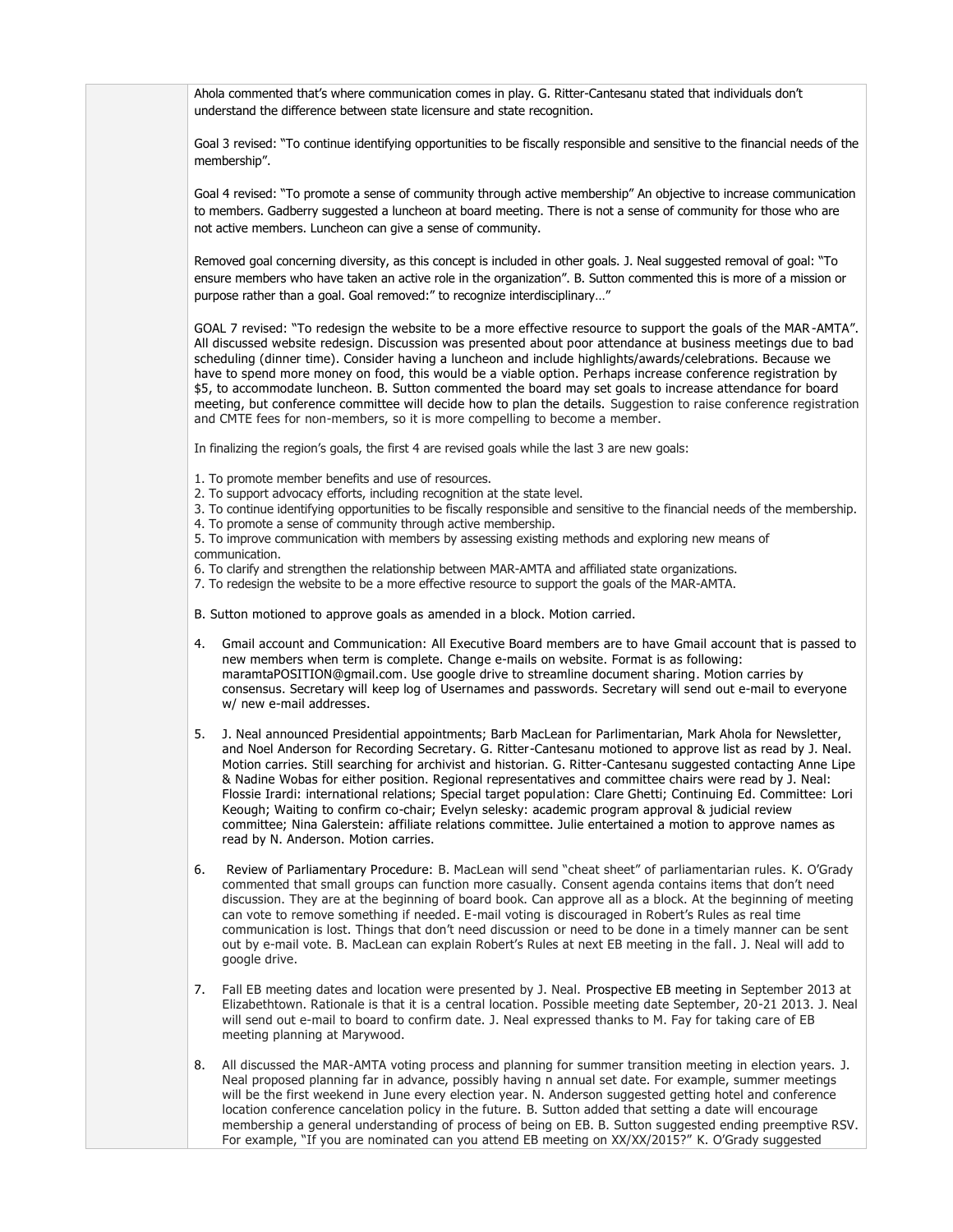| adding "Roles of officers: a quide for MAR board members" to google drive. J. Neal discussed timing of<br>appointment for recording secretary. It was suggested to talk to B. MacLean for clarification.               |                     |                                 |  |
|------------------------------------------------------------------------------------------------------------------------------------------------------------------------------------------------------------------------|---------------------|---------------------------------|--|
| Motion to approve goals as amended in a block. Motion carries. Motion to approve Presidential appointments.<br>Motion carries. Motion to use google drive to streamline document sharing. Motion carries by consensus. |                     |                                 |  |
| <b>ACTION ITEMS</b><br><b>PERSON RESPONSIBLE</b><br><b>DEADLINE</b>                                                                                                                                                    |                     |                                 |  |
| Log of usernames and passwords are to be collected.<br>N. Anderson                                                                                                                                                     |                     |                                 |  |
| Send out e-mail to everyone w/ new e-mail addresses.                                                                                                                                                                   | N. Anderson         | -                               |  |
| Send "cheat sheet" of Parliamentary rules                                                                                                                                                                              | B. MacLean/ J. Neal |                                 |  |
| Explain Robert's Rules to Executive Board                                                                                                                                                                              | B. MacLean          | <b>Fall Business</b><br>meeting |  |
| Confirm September board meeting date                                                                                                                                                                                   | J. Neal             | $\overline{\phantom{0}}$        |  |
| Add "Roles of Officers: a quide for MAR board members to google drive                                                                                                                                                  | K. O'Grady          | -                               |  |
| Get clarification about secretary appointment date from B. MacLean<br>J. Neal<br>$\overline{\phantom{0}}$                                                                                                              |                     |                                 |  |
| Send out e-mail to everyone w/ new e-mail addresses.<br>N. Anderson<br>$\overline{\phantom{0}}$                                                                                                                        |                     |                                 |  |
|                                                                                                                                                                                                                        |                     |                                 |  |

# **B. PAST PRESIDENT**

|                     | .                                                                                                      |                           | <b>KRISTEN O'GRADY</b> |
|---------------------|--------------------------------------------------------------------------------------------------------|---------------------------|------------------------|
| <b>DISCUSSION</b>   | K. O'Grady suggested we begin discussing how to change/improve electronic voting for next voting term. |                           |                        |
| <b>CONCLUSIONS</b>  | K. O'Grady will continue to research the above presented ideas.                                        |                           |                        |
| <b>ACTION ITEMS</b> |                                                                                                        | <b>PERSON RESPONSIBLE</b> | <b>DEADLINE</b>        |

Above presented ideas will continue to be researched and presented at the Fall Meeting. Fall Meeting

# **C. PRESIDENT-ELECT**

| <b>GABBY RITTER-CANTESANU</b>                                       |                                                                                                                                                                                               |  |  |
|---------------------------------------------------------------------|-----------------------------------------------------------------------------------------------------------------------------------------------------------------------------------------------|--|--|
| <b>DISCUSSION</b>                                                   | G. Ritter-Cantasanu wished to express gratitude for D. Polen, stating, "She is awesome!" G. Ritter-Cantesanu<br>reported for D. Polen. Revisions were reviewed from page 5 in the Board Book. |  |  |
| <b>CONCLUSIONS</b>                                                  | None.                                                                                                                                                                                         |  |  |
| <b>ACTION ITEMS</b><br><b>PERSON RESPONSIBLE</b><br><b>DEADLINE</b> |                                                                                                                                                                                               |  |  |
| None identified.                                                    |                                                                                                                                                                                               |  |  |

| <b>D. ASSEMBLY CHAIR</b><br><b>DONNA POLEN</b>                                                                                                                                                                                                                                                      |                                                                                                                             |                           |                          |
|-----------------------------------------------------------------------------------------------------------------------------------------------------------------------------------------------------------------------------------------------------------------------------------------------------|-----------------------------------------------------------------------------------------------------------------------------|---------------------------|--------------------------|
| <b>DISCUSSION</b>                                                                                                                                                                                                                                                                                   | D. Polen was not in attendance. Report was submitted in the Board Book. Proposed Bylaw revisions were in the<br>Board Book. |                           |                          |
| <b>CONCLUSIONS</b>                                                                                                                                                                                                                                                                                  | None.                                                                                                                       |                           |                          |
| <b>ACTION ITEMS</b>                                                                                                                                                                                                                                                                                 |                                                                                                                             | <b>PERSON RESPONSIBLE</b> | <b>DEADLINE</b>          |
| None identified.                                                                                                                                                                                                                                                                                    |                                                                                                                             | $\overline{\phantom{a}}$  | $\overline{\phantom{a}}$ |
|                                                                                                                                                                                                                                                                                                     | <b>E. VP OF MEMBERSHIP</b>                                                                                                  |                           | <b>ANITA GADBERRY</b>    |
| Past VP of membership, M. Lyon, reported that all budgeted money was used for membership support this past fiscal<br>year. M. Lyon suggested working on process of judicating scholarship funds and application review process. New<br><b>DISCUSSION</b><br>membership numbers come out next month. |                                                                                                                             |                           |                          |
| A. Gadberry will research the concepts above.<br><b>CONCLUSIONS</b>                                                                                                                                                                                                                                 |                                                                                                                             |                           |                          |
| <b>ACTION ITEMS</b>                                                                                                                                                                                                                                                                                 |                                                                                                                             | <b>PERSON RESPONSIBLE</b> | <b>DEADLINE</b>          |
| Work on process of judicating scholarship funds and application review<br>A. Gadberry<br>۰<br>process                                                                                                                                                                                               |                                                                                                                             |                           |                          |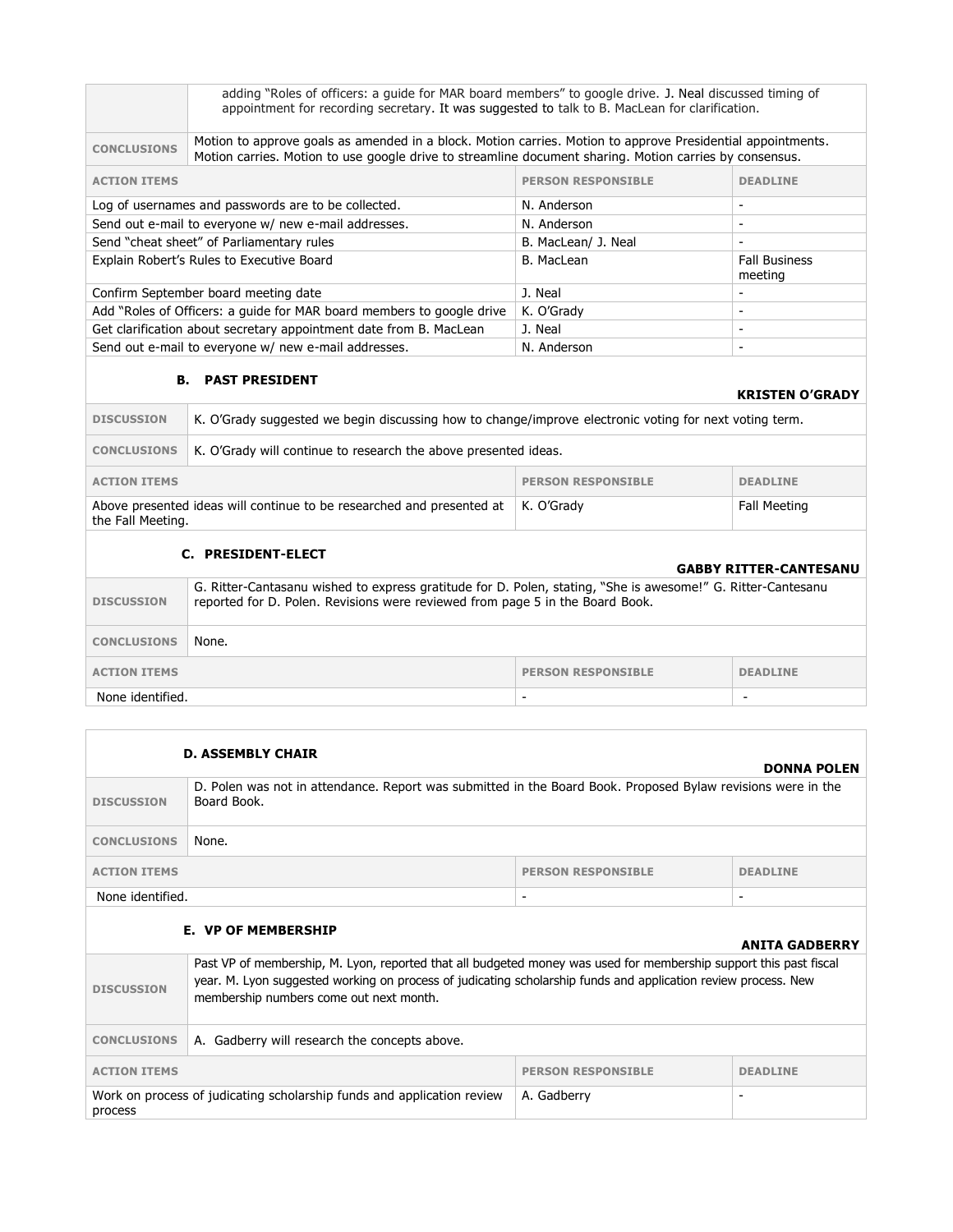| Е.                                                                 | <b>VP OF CONFERENCE PLANNING</b>                                                                                                                                                                                                                                                                                                                                                                                                                                                                                                                                                                                           |                           | <b>BRIGETTE SUTTON</b>          |  |
|--------------------------------------------------------------------|----------------------------------------------------------------------------------------------------------------------------------------------------------------------------------------------------------------------------------------------------------------------------------------------------------------------------------------------------------------------------------------------------------------------------------------------------------------------------------------------------------------------------------------------------------------------------------------------------------------------------|---------------------------|---------------------------------|--|
|                                                                    | B. Sutton reviewed 2013 Conference Profits: Total profits from Scranton: \$32,604.75. Incoming: \$77,156.65.<br>Outgoing: \$44,551.90. Attendance was approximately 650. Attendance continues to increase or stay consistently<br>high.                                                                                                                                                                                                                                                                                                                                                                                    |                           |                                 |  |
| <b>DISCUSSION</b>                                                  | Conference Food & Beverage: The conference team would like to recommend increasing the food/beverage<br>amount spent for future conferences. Rationale: With larger conference numbers, hotel needs to reserve larger<br>amount of food budget.                                                                                                                                                                                                                                                                                                                                                                            |                           |                                 |  |
|                                                                    | B. Sutton and the conference committee suggest hiring/contracting a professional AV team for conferences based<br>on recent conference experiences. Rationale: Would not need to budget for AV equipment, as AV team would take<br>care of this. B. Sutton will find out cost and more details. G. Ritter-Cantasanu mentioned that there was previous<br>discussion of using a professional camera man for conference. Rationale: This would help with website, archives.<br>A photo release/disclaimer can be added to the conference booklet. M. Resig will work on specific disclaimer<br>language from PR perspective. |                           |                                 |  |
|                                                                    | B. Sutton discussed 2014 Buffalo Conference: The local conference committee has started to assemble and<br>started discussing conference decisions. They are considering a conference theme of "Spread Your Wings with<br>Music Therapy" and are working on drafting a logo. Joni Milgram-Luterman is local chair.                                                                                                                                                                                                                                                                                                         |                           |                                 |  |
|                                                                    | REP: Miriam Wright will be stepping down as REP following the 2014 conference. She hopes to begin training the<br>next REP throughout the 2014 conference process to ensure a smooth transition. I will be contacting possible<br>REPs to make a recommendation for Miriam's replacement.                                                                                                                                                                                                                                                                                                                                  |                           |                                 |  |
|                                                                    | Proposed Exhibitor and advertisement fees and sponsorship: B. Sutton e-mailed "Exhibitor and advertisement fees<br>and sponsorship" to the executive board on 6/7/13. This will be added to the Board Book. New price increases<br>were reviewed. Increase charge for booth, as our cost will increase. B. Sutton proposed a motion to accept<br>increases as presented. Motion carries.                                                                                                                                                                                                                                   |                           |                                 |  |
| <b>CONCLUSIONS</b>                                                 | Motion to approve new exhibitor and advertisement fees and sponsorship carries.                                                                                                                                                                                                                                                                                                                                                                                                                                                                                                                                            |                           |                                 |  |
| <b>ACTION ITEMS</b>                                                |                                                                                                                                                                                                                                                                                                                                                                                                                                                                                                                                                                                                                            | <b>PERSON RESPONSIBLE</b> | <b>DEADLINE</b>                 |  |
| Contact and price AV teams to hire for 2014 MAR conference         |                                                                                                                                                                                                                                                                                                                                                                                                                                                                                                                                                                                                                            | <b>B.</b> Sutton          | $\overline{\phantom{a}}$        |  |
| Look in to hiring professional photographer                        |                                                                                                                                                                                                                                                                                                                                                                                                                                                                                                                                                                                                                            | <b>B.</b> Sutton          | $\blacksquare$                  |  |
| Develop language for photo releae/disclaimer                       |                                                                                                                                                                                                                                                                                                                                                                                                                                                                                                                                                                                                                            | M. Resig                  | $\sim$                          |  |
| Contact possible REPs                                              |                                                                                                                                                                                                                                                                                                                                                                                                                                                                                                                                                                                                                            | <b>B.</b> Sutton          | <b>Fall Business</b><br>Meeting |  |
| Add Exhibitor and advertisement fees and sponsorship to Board Book |                                                                                                                                                                                                                                                                                                                                                                                                                                                                                                                                                                                                                            | N. Anderson               | <b>Fall Business</b><br>Meeting |  |

# **G. GOVERNMENT RELATIONS CHAIR**

#### **MARIA FAY**

| <b>DISCUSSION</b> | Report in Board Book. M. Fay asked for charges for each state to be read. The number of task force members on<br>each state task force was discussed. Change wording of charge to "at least" #, instead of "approximately" #<br>(letter f. in charge).<br>J. Neal: Proposed language is "Task force will include at least 3 members and no more than 6 professional<br>members including one student member"<br>M. Fay: There are first and second string members. Second string are like a backup.<br>J. Neal: We should keep task force "proper" small (as above). They can delegate work to others.<br>M. Fay: Student members do not have right to vote as indicated in the charge. Students are to be a voice and to<br>bring information back to student organizations.<br>Language for the charge was discussed among board members. The wording was suggested as: "The VA state<br>task force will include at least 3 no more than 6 professional voting members and one student representative."<br>G. Ritter-Cantesanu: "Additional members of the MAR-AMTA may support the work of the task force as needed."<br>Appointment of task force chairs was discussed. Task force will be asked to discuss this. Level of membership<br>needed to be on task force was discussed. At current time student members cannot vote on task force.<br>M. Lyon: Non-members may be encouraged to be involved by being on the task force, then they may want to join<br>as an AMTA member.<br>K. O'Grady read bylaws concerning professional members holding office, voting, and taking part in activities of the<br>region.<br>B. Sutton: We cannot control if the "additional members" will be MAR members.<br>J. Neal: Do we want to support non-members of the task force what does "members" mean?<br>B. Sutton: There is a privilege of membership, but we won't really check if extra members are members of MAR-<br>AMTA. |
|-------------------|--------------------------------------------------------------------------------------------------------------------------------------------------------------------------------------------------------------------------------------------------------------------------------------------------------------------------------------------------------------------------------------------------------------------------------------------------------------------------------------------------------------------------------------------------------------------------------------------------------------------------------------------------------------------------------------------------------------------------------------------------------------------------------------------------------------------------------------------------------------------------------------------------------------------------------------------------------------------------------------------------------------------------------------------------------------------------------------------------------------------------------------------------------------------------------------------------------------------------------------------------------------------------------------------------------------------------------------------------------------------------------------------------------------------------------------------------------------------------------------------------------------------------------------------------------------------------------------------------------------------------------------------------------------------------------------------------------------------------------------------------------------------------------------------------------------------------------------------------------------------------------------------------------------------------------|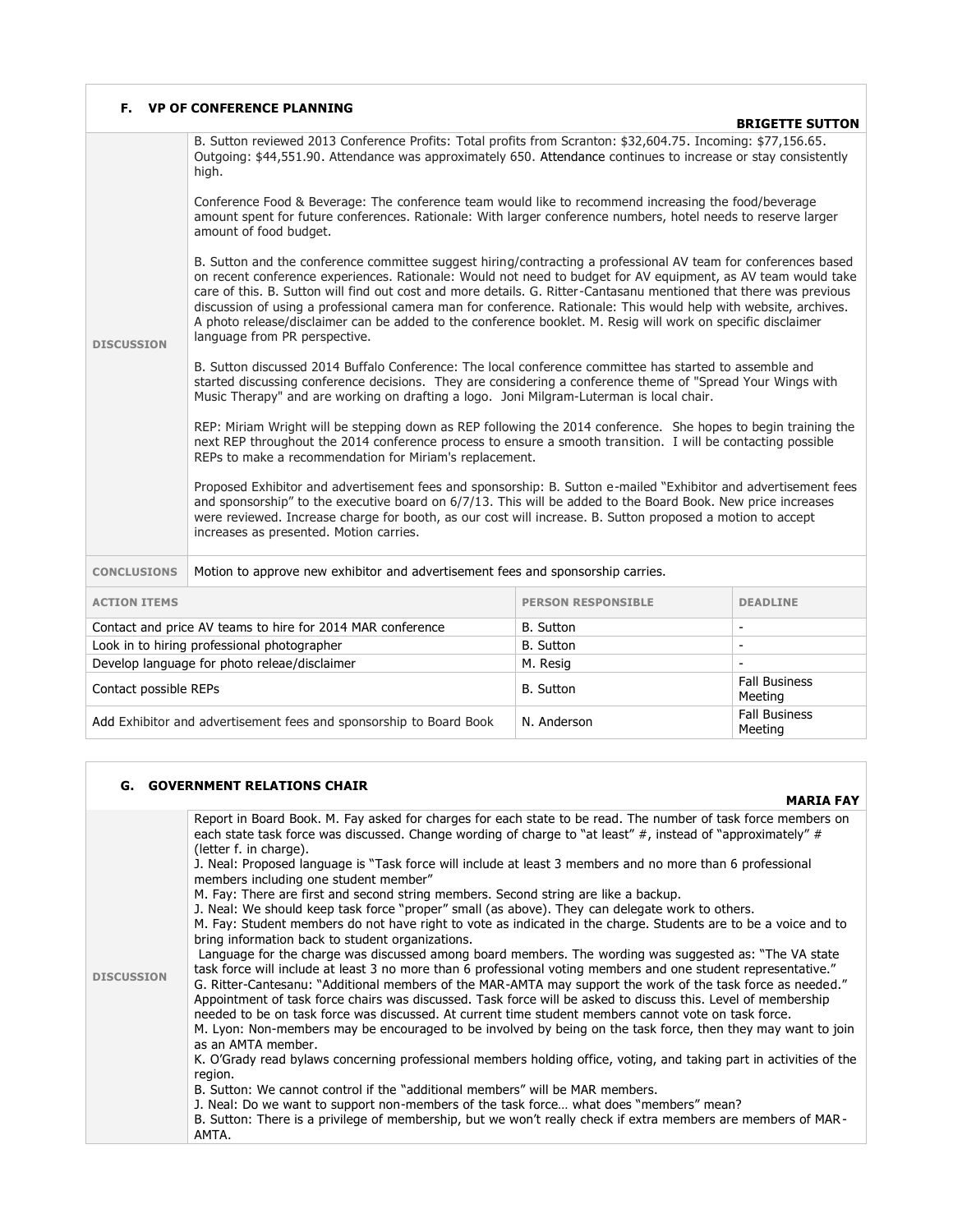M. Fay: It can be left to interpretation of the board and if they think it is appropriate at the time.

M. Resig: Putting restriction may get in the way of creating task forces.

M. Fay: These small details bog us down and do not allow us to move forward

B. Sutton: How do other regions run task forces?

M. Resig: In other regions they work independently and move forward more quickly.

M. Fay: Communication and support is important, but it can bog it down.

B. Sutton: Do we want to make a more general charge?

M. Fay: I want to know where these charges came from. What is the history?

J. Neal: Why are we charging the states?

M. Fay: To strengthen our association with state organizations.

M. Resig: This model is trying to direct and corral the states instead of being supportive. Maybe we can make a

shift. Can we still have an open line of communication instead of controlling and managing states?

M. Fay: I would like to see it as more of a supportive role.

J. Neal: We can take the bulk of the nitty-gritty stuff and allow them to work forward. We can go through documents. Task force can go forward and "get the work done". Keep charge like it is. But don't be as rigid as making a government document.

A. Gadberry: The document can be limiting and slow work for the task force.

J. Neal: Our job as regional board is to support the task force.

B. Sutton: Let's simplify the process. If we leave a more complex charge on paper, a new board would be confused. Can we reflect the charge to match the work being done?

K. O'Grady: It should reflect what is being done. However, there will be times when this doesn't happen. Something needs to be on paper, and this is an important job. They are representing our profession. The task forces have felt bogged down and restricted by the charge. Charges need to be there for the times when task force or a member may decide to go in a direction that is not dictated.

J. Neal: Charge is a guideline. Just do the work and the ex officio members will make sure that things are moving on a path that works.

A. Gadberry: This is your starting block and defines relationship with MAR. The charge seems to say, "this is the charge from MAR, this is all we can do…"

M. Resig: First sentence in charge seems to say MAR controls goals and this is all that must be accompli shed. B. Sutton: 3b should be the first line, to indicate goals are made by task force and supported by MAR Executive Board.

K. O'Grady: It seems we're not ready to vote. Maybe M. Fay needs to meet with task force chairs to re -discuss charges.

J. Neal: We need to redesign what this looks like.

M. Fay: Can I use the summer to look over this and rewrite to encompass what we need it to?

J. Neal: Can you set up a call with state task force chairs. What do you need from us? Rather than this is what were telling you to do.

M. Fay: We will rewrite charges to what Task Force Chairs would prefer it to reflect.

J. Neal entertained motion to approve VA state task force names as read from the Board Book; Joshua Schrader, Mallory Dunn, Becky Watson. Motion carries. J. Neal entertained motion to approve new PA state task force members Paul Nolan & Kimberly Studebaker. Motion carries.

G. Ritter-Cantesanu reviewed MD state task force report in Board Book. Motion to approve MD State Task Force, cochairs, and all members. Motion carries.

M. Fay recommended starting a state task force in DE. Board agreed it would be best to approve documents now and then amend them. So there is a reference in the time being. B. Sutton suggested fixing the typo in DE's charge, 4b says "NJ".

Entertain motion to approve formation of DE state task force with work to be carried out as amended charge dictates. Motion carries.

Need to confirm AMTA membership of state task force chairs.

M. Fay continued to discuss task forces. New York State Task Force may reach out to drama, art, and dance therapy at a national level. Will give one month to see if anything progresses at regional level. NY is still debating on whether to hire a lobbyist. M. Fay commented this is where the charge and state operational plan is important because it is easy to lose focus of purpose. M. Fay reviewed legislation in the Board Book and commented that the executive board needs to support the NY state task force.

M. Resig: How can we do that?

K. O'Grady: Financial assistance and backing them up…

M. Fay: Keeping updated on their happenings…

M. Fay commented that the NY charge was written specifically for NY. The executive board discussed changes that need to be made; General area: numbering is incorrect, strike, "via mail"…

B. Sutton: In 1a, may need to take out conference and only say will "be (re)approved every two years in the Spring".

K. O'Grady: Intent is to have task force ready prior to June 1

J. Neal: "members of the task force will be re(approve) every two years, prior to June 1"

J. Neal proposed rewording 1f as "The NYSTF will include at least 3 members and no more than 6 professional members including one student member. The professional members will be voting members. The MAR President, MAR Government Relations Chair, AMTA Director of Government Relations, and the CBMT Regulatory Advisor and Regulatory Affairs Associate will serve as ex-officio members without the right to vote. The professional members of NYSTF should represent the practice of music therapy in New York both in clinical population and in geography."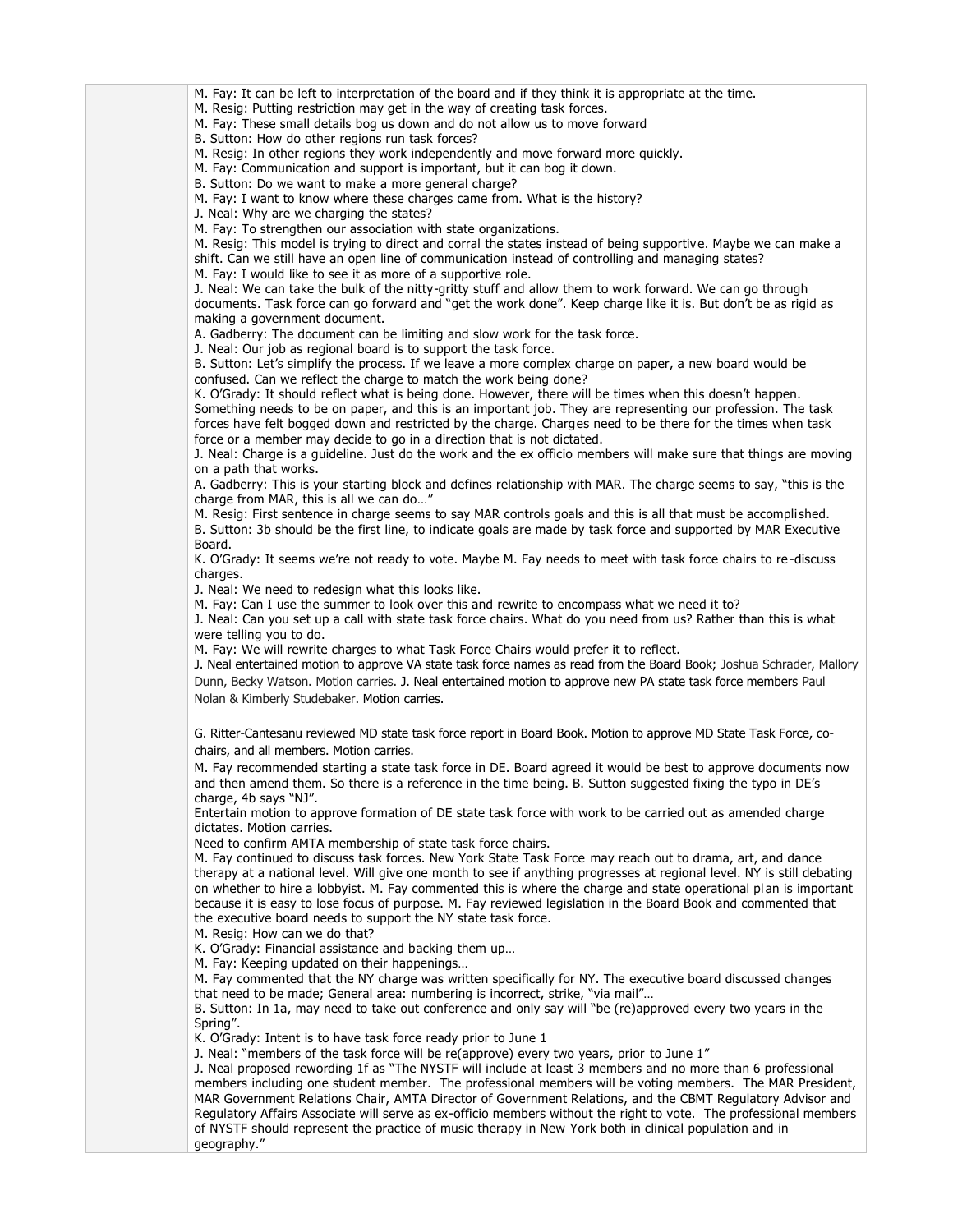|                                                                                                               | Discussion continued concerning the addition of the phrase, "Additional members of the MAR-AMTA may support<br>the work of the task force as needed." J. Neal recommended striking it for the time being. J. Neal entertained a<br>motion to approve charges as amended. Motion carries.                                                         |  |  |  |
|---------------------------------------------------------------------------------------------------------------|--------------------------------------------------------------------------------------------------------------------------------------------------------------------------------------------------------------------------------------------------------------------------------------------------------------------------------------------------|--|--|--|
| <b>CONCLUSIONS</b>                                                                                            | Motion to approve new VA task force members. Motion carries. Motion to approve MD State Task Force, co-chairs,<br>and all members. Motion carries. Entertain motion to approve formation of DE state task force with work to be<br>carried out as amended charge dictates. Motion carries. Motion to approve charges as amended. Motion carries. |  |  |  |
| <b>ACTION ITEMS</b>                                                                                           | <b>PERSON RESPONSIBLE</b><br><b>DEADLINE</b>                                                                                                                                                                                                                                                                                                     |  |  |  |
|                                                                                                               | Discuss appointment of task force chairs<br>Fall meeting<br>Task forces, M. Fay                                                                                                                                                                                                                                                                  |  |  |  |
|                                                                                                               | Review and rewrite charges<br>Fall meeting<br>M. Fay                                                                                                                                                                                                                                                                                             |  |  |  |
|                                                                                                               | Start DE State task force<br>M. Fay                                                                                                                                                                                                                                                                                                              |  |  |  |
| Edit DE's charge, 4b which currently says "NJ"<br>M. Fay<br>Fall meeting                                      |                                                                                                                                                                                                                                                                                                                                                  |  |  |  |
| Confirm task force chairs are AMTA members<br>M. Fay                                                          |                                                                                                                                                                                                                                                                                                                                                  |  |  |  |
| Contact National offices for creative therapies concerning NY license<br>M. Fay, NY task force<br>August 2013 |                                                                                                                                                                                                                                                                                                                                                  |  |  |  |

## **H. PUBIC RELATIONS CHAIR**

## **MEGAN RESIG**

**DISCUSSION** No new report. Aspects of the PR position were discussed. There were two booths at regional conferences one for public resource and one for music therapists. A PR committee needs to be formed. B. Sutton asked for M. Resig to be in contact w/ her for conference preparations. M. Resig discussed website as being her big goal this year. M. Resig suggested revamping social media policy and following HIPPA guidelines.

| <b>CONCLUSIONS</b><br>None.                                                      |                           |                 |
|----------------------------------------------------------------------------------|---------------------------|-----------------|
| <b>ACTION ITEMS</b>                                                              | <b>PERSON RESPONSIBLE</b> | <b>DEADLINE</b> |
| Form PR committee                                                                | M. Resig                  | -               |
| Work with B. Sutton to develop PR table and resources for regional<br>conference | M. Resig/B. Sutton        |                 |
| Work on revamping social media policy and HIPPA quidelines                       | M. Resig                  | -               |

# **I. STUDENT AFFAIRS ADVISOR**

## **CONIO LORETTO**

| <b>DISCUSSION</b>                                                   | C. Loretto was not in attendance. Report was submitted in the Board Book. |       |       |
|---------------------------------------------------------------------|---------------------------------------------------------------------------|-------|-------|
| <b>CONCLUSIONS</b>                                                  | None.                                                                     |       |       |
| <b>PERSON RESPONSIBLE</b><br><b>DEADLINE</b><br><b>ACTION ITEMS</b> |                                                                           |       |       |
| None identified.                                                    |                                                                           | $- -$ | $- -$ |

# **J. TREASURER**

|                              |                                                                                                                                                                                                                                                                                                                                                                                                                                                                                                                                                                                                                       |  | <b>NOEL ANDERSON</b> |  |
|------------------------------|-----------------------------------------------------------------------------------------------------------------------------------------------------------------------------------------------------------------------------------------------------------------------------------------------------------------------------------------------------------------------------------------------------------------------------------------------------------------------------------------------------------------------------------------------------------------------------------------------------------------------|--|----------------------|--|
| <b>DISCUSSION</b>            | Conference account has \$35.504.75. All but \$3,000 will be transferred to Operating Account. Vanguard holds<br>\$37,000 and Operating budget holds \$84,186.06. Budget is in the board book. Revisions were discussed and<br>changes made that were voted on June 8.<br>Audit is being conducted for Passages and Student account. Operating account will be sent to accountant next. Vote was<br>called to approve new officers for Bank of America Signature Cards. N. Anderson read new officers list. Motion to<br>approve them. Motion carries.<br>A list of budget line representatives are in the board book. |  |                      |  |
| <b>CONCLUSIONS</b>           | The budget was revised and voted on for approval. Motion carries.                                                                                                                                                                                                                                                                                                                                                                                                                                                                                                                                                     |  |                      |  |
| <b>ACTION ITEMS</b>          | <b>PERSON RESPONSIBLE</b><br><b>DEADLINE</b>                                                                                                                                                                                                                                                                                                                                                                                                                                                                                                                                                                          |  |                      |  |
| None identified.<br>--<br>-- |                                                                                                                                                                                                                                                                                                                                                                                                                                                                                                                                                                                                                       |  |                      |  |
| К.<br><b>HISTORIAN</b>       |                                                                                                                                                                                                                                                                                                                                                                                                                                                                                                                                                                                                                       |  |                      |  |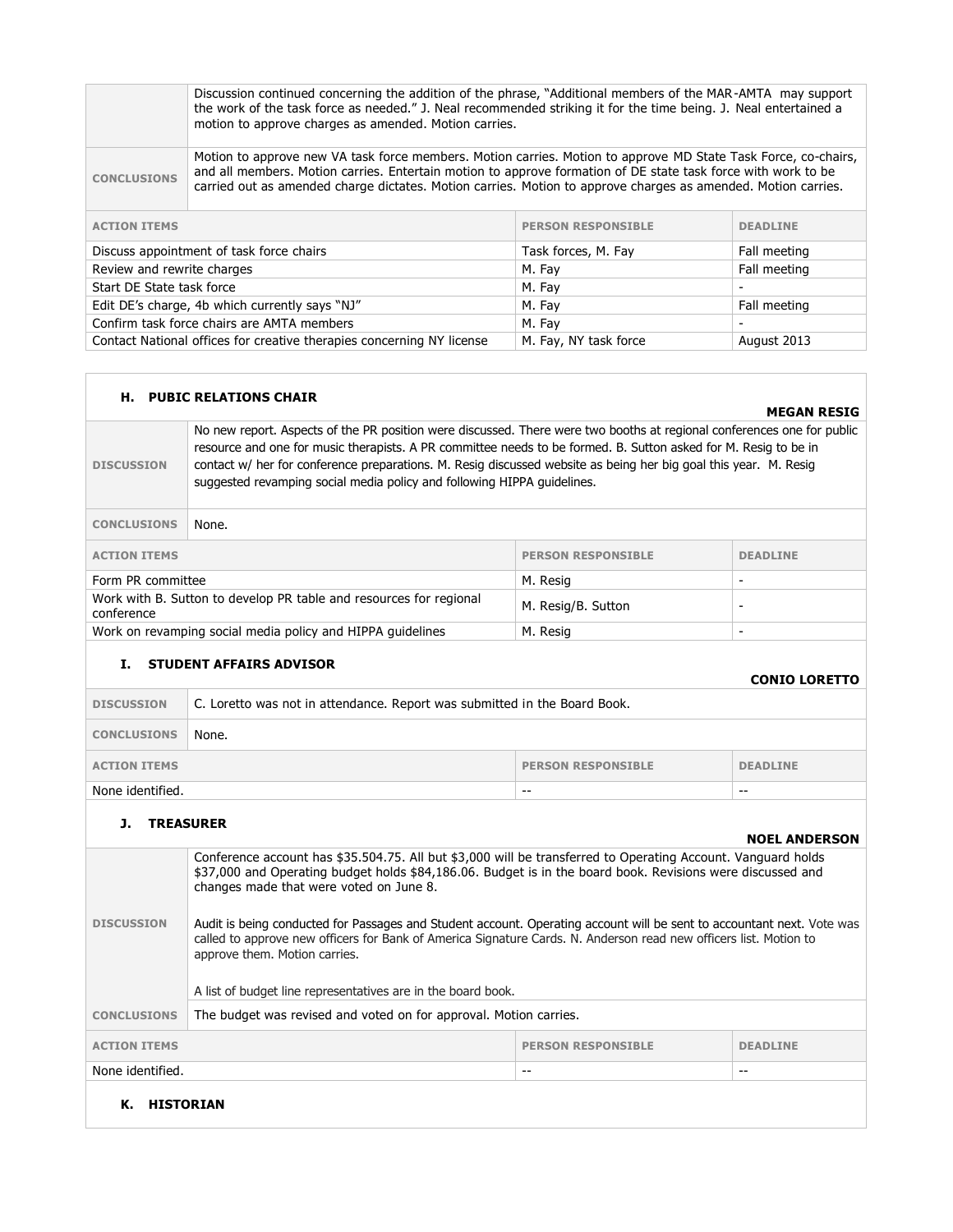| <b>DISCUSSION</b>                            | No new report.                          |                           |                 |
|----------------------------------------------|-----------------------------------------|---------------------------|-----------------|
| <b>CONCLUSIONS</b>                           | None.                                   |                           |                 |
| <b>ACTION ITEMS</b>                          |                                         | <b>PERSON RESPONSIBLE</b> | <b>DEADLINE</b> |
| None identified.                             |                                         | $\overline{\phantom{a}}$  | $\sim$          |
| <b>NEWSLETTER</b><br>J.<br><b>MARK AHOLA</b> |                                         |                           |                 |
| <b>DISCUSSION</b>                            | Report was submitted in the board book. |                           |                 |
|                                              | None.                                   |                           |                 |
| <b>CONCLUSIONS</b>                           |                                         |                           |                 |
| <b>ACTION ITEMS</b>                          |                                         | <b>PERSON RESPONSIBLE</b> | <b>DEADLINE</b> |

| K. ARCHIVIST                                                                                                     |                                                                                                                                                                                                                                                                                                                                                                                                                                                                                                                                                                                                                                                                                                                                                                                                                                                                                                                                                                                                                                                                                                                                                                                                                                                                                                                                                                                                                     |                           | <b>BARBARA WHEELER</b> |  |
|------------------------------------------------------------------------------------------------------------------|---------------------------------------------------------------------------------------------------------------------------------------------------------------------------------------------------------------------------------------------------------------------------------------------------------------------------------------------------------------------------------------------------------------------------------------------------------------------------------------------------------------------------------------------------------------------------------------------------------------------------------------------------------------------------------------------------------------------------------------------------------------------------------------------------------------------------------------------------------------------------------------------------------------------------------------------------------------------------------------------------------------------------------------------------------------------------------------------------------------------------------------------------------------------------------------------------------------------------------------------------------------------------------------------------------------------------------------------------------------------------------------------------------------------|---------------------------|------------------------|--|
| <b>DISCUSSION</b>                                                                                                | B. Wheeler was not in attendance. Report was submitted in the Board Book on pgs. 8-9. Report in Board Book<br>pgs. 8-9. J. Neal asked for recommendations for position. Current student archivist is continuing. J. Neal will be<br>point person until new archivist is appointed.                                                                                                                                                                                                                                                                                                                                                                                                                                                                                                                                                                                                                                                                                                                                                                                                                                                                                                                                                                                                                                                                                                                                  |                           |                        |  |
| <b>CONCLUSIONS</b>                                                                                               | None.                                                                                                                                                                                                                                                                                                                                                                                                                                                                                                                                                                                                                                                                                                                                                                                                                                                                                                                                                                                                                                                                                                                                                                                                                                                                                                                                                                                                               |                           |                        |  |
| <b>ACTION ITEMS</b>                                                                                              |                                                                                                                                                                                                                                                                                                                                                                                                                                                                                                                                                                                                                                                                                                                                                                                                                                                                                                                                                                                                                                                                                                                                                                                                                                                                                                                                                                                                                     | <b>PERSON RESPONSIBLE</b> | <b>DEADLINE</b>        |  |
| None identified.                                                                                                 |                                                                                                                                                                                                                                                                                                                                                                                                                                                                                                                                                                                                                                                                                                                                                                                                                                                                                                                                                                                                                                                                                                                                                                                                                                                                                                                                                                                                                     |                           |                        |  |
| <b>III. OTHER BUSINESS</b><br>A. MARYLAND ASSOCIATION FOR MUSIC THERAPY REQUEST<br><b>GABBY RITTER-CANTESANU</b> |                                                                                                                                                                                                                                                                                                                                                                                                                                                                                                                                                                                                                                                                                                                                                                                                                                                                                                                                                                                                                                                                                                                                                                                                                                                                                                                                                                                                                     |                           |                        |  |
| <b>DISCUSSION</b>                                                                                                | G. Ritter reviewed MD association's current state. Membership felt they should hold off on dues to not "scare off"<br>new members, however they cannot more forward without money. There is also difficulty with streamlining<br>communication between the website, email, and facebook. We are asking people for donations until the new year.<br>MD Association requested seed money for \$500 for a website and \$100/year for website hosting. They are hoping<br>to come out with at least 50 people paying dues totaling \$1,000. They were contemplating running a CMTE in the<br>state, but this wasn't successful. MAR Executive Board thought it best not to start a precedence of giving money<br>to state associations. M. Resig suggested an online site called kickstarter.                                                                                                                                                                                                                                                                                                                                                                                                                                                                                                                                                                                                                           |                           |                        |  |
| <b>CONCLUSIONS</b>                                                                                               | None.                                                                                                                                                                                                                                                                                                                                                                                                                                                                                                                                                                                                                                                                                                                                                                                                                                                                                                                                                                                                                                                                                                                                                                                                                                                                                                                                                                                                               |                           |                        |  |
| <b>ACTION ITEMS</b>                                                                                              |                                                                                                                                                                                                                                                                                                                                                                                                                                                                                                                                                                                                                                                                                                                                                                                                                                                                                                                                                                                                                                                                                                                                                                                                                                                                                                                                                                                                                     | <b>PERSON RESPONSIBLE</b> | <b>DEADLINE</b>        |  |
| None identified.                                                                                                 |                                                                                                                                                                                                                                                                                                                                                                                                                                                                                                                                                                                                                                                                                                                                                                                                                                                                                                                                                                                                                                                                                                                                                                                                                                                                                                                                                                                                                     |                           |                        |  |
|                                                                                                                  | <b>B.</b> AD HOC WEBSITE COMMITTEE UPDATE                                                                                                                                                                                                                                                                                                                                                                                                                                                                                                                                                                                                                                                                                                                                                                                                                                                                                                                                                                                                                                                                                                                                                                                                                                                                                                                                                                           |                           | <b>NOEL ANDERSON</b>   |  |
| <b>DISCUSSION</b>                                                                                                | N. Anderson shared the website committee's progress thus far. A conference call meeting was held with ad hoc<br>committee members to discuss MAR website needs. Regional websites were reviewed by the committee. The<br>general complaints and questions concerning the MAR website are; it lacks organization, not modern, not user<br>friendly, Who is the website for? Membership and public, Should we get an information architect, should we<br>appoint a position such as a Website coordinator to check if information is maintained and up to date/Train people<br>to use site, what program/platform should we use, can a university host the MAR website? There has been<br>discussion of a members only area that could include; job listings, newsletter, minutes, scholarship information,<br>and executive board documents (policy manual; reimbursement forms). Suggestions to add to the website<br>include; policy manual, "Find a MT" link to AMTA webpage, regional schools offering MT, Nationally Recognized<br>internships in region (link to AMTA), blog (many regions have them), RSS feed, links to regions/state<br>organizations/schools/internship sites, social media links (and social media policy). N. Anderson suggested two<br>resources for website development. Joel Rogers, "Radiant Eye Creations" for website development and redesign,<br>and Kerry Milan for web upkeep. |                           |                        |  |
| <b>CONCLUSIONS</b>                                                                                               | None.                                                                                                                                                                                                                                                                                                                                                                                                                                                                                                                                                                                                                                                                                                                                                                                                                                                                                                                                                                                                                                                                                                                                                                                                                                                                                                                                                                                                               |                           |                        |  |
| <b>ACTION ITEMS</b>                                                                                              |                                                                                                                                                                                                                                                                                                                                                                                                                                                                                                                                                                                                                                                                                                                                                                                                                                                                                                                                                                                                                                                                                                                                                                                                                                                                                                                                                                                                                     | <b>PERSON RESPONSIBLE</b> | <b>DEADLINE</b>        |  |
| Continue to research website design and concept<br>Ad hoc website committee                                      |                                                                                                                                                                                                                                                                                                                                                                                                                                                                                                                                                                                                                                                                                                                                                                                                                                                                                                                                                                                                                                                                                                                                                                                                                                                                                                                                                                                                                     |                           |                        |  |